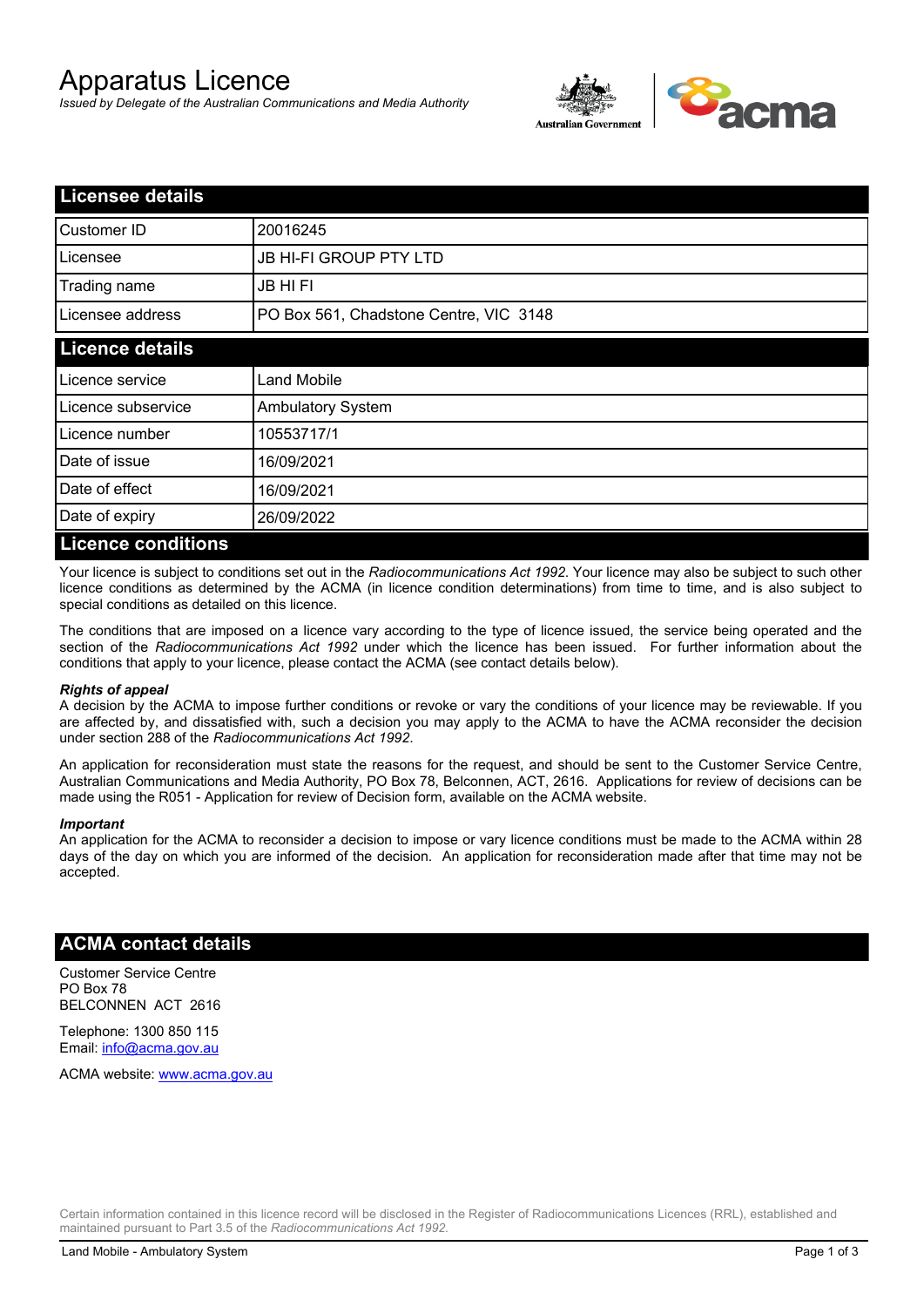# **Advisory Notes applying to licence no.: 10553717/1**

Conditions applicable to the operation of Ambulatory System station(s) authorised under this licence can be found in the Radiocommunications Licence Conditions (Apparatus Licence) Determination and the Radiocommunications Licence Conditions (Land Mobile Licence) Determination. Copies of these determinations are available from the ACMA and from the ACMA home page (www.acma.gov.au).